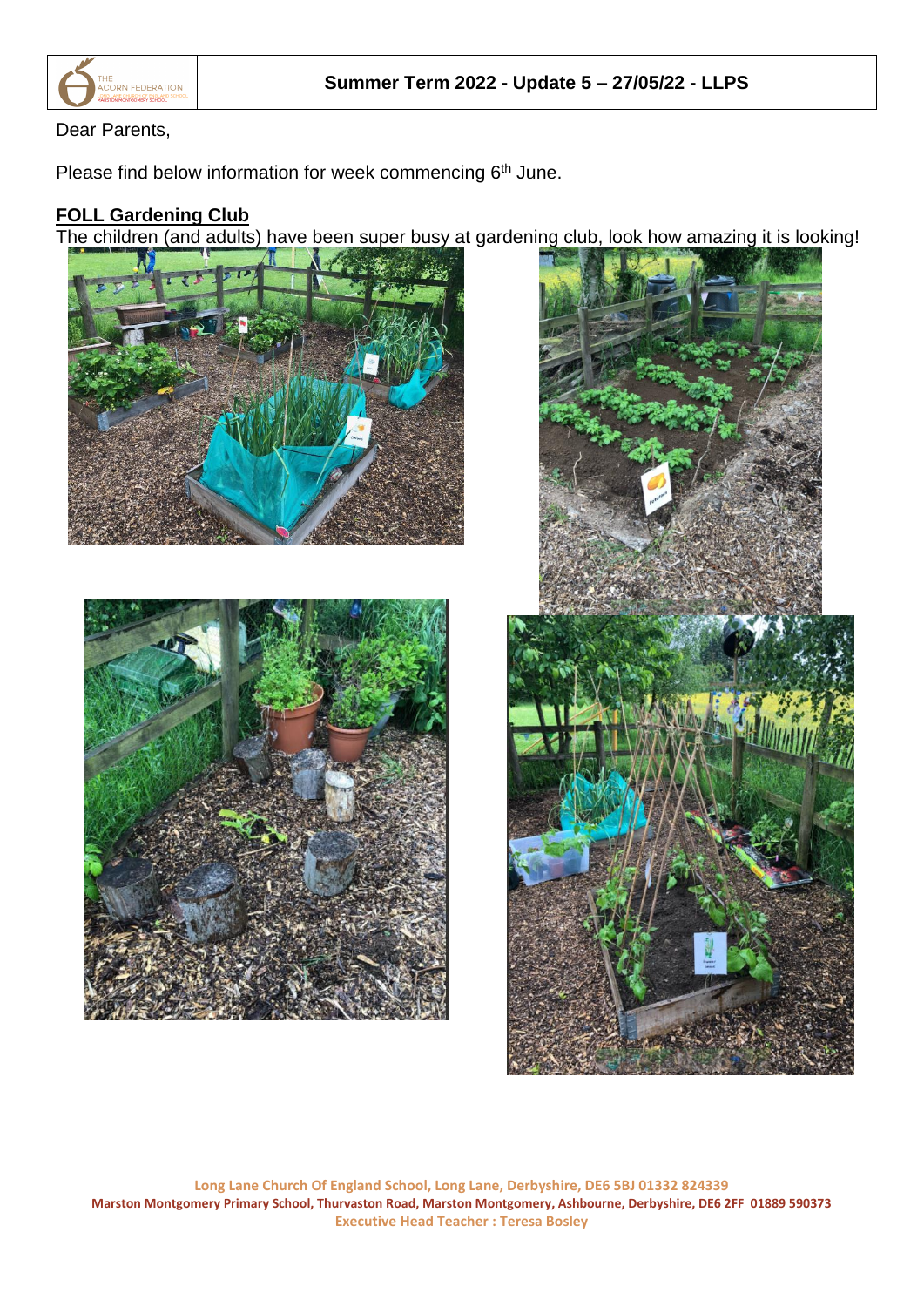

## **Breakfast Club / After School Club Booking Form**

Attached to the email is a booking form for BC and ASC. Please complete and return this as soon as possible, so that we can plan for staffing during the first week back. Thank you

## **Parent Pay**

We are delighted to announce that we will be beginning to use Parent Pay during the next term. After half term Mrs Lovett and Mrs Murby will set this up for both schools and you will receive a letter telling you how to get started. We will use this for payment of dinner money, wrap around care (breakfast & after school club), school trips and fundraising events. You will be able to monitor your own accounts and make payments online.

#### **FOLL Events - Reminder**

**Non-uniform – Friday 10th June –** children may wear non-uniform today (red, white and blue themed) in return for full bottle donations (Any type of full bottle is great, soft drinks, fizzy drinks, alcohol!)

## **FOLL are also collecting the following items, -**

- Empty bottles of any shape and size
- Tombolo items (good as new items, unwanted gifts etc).
- Newspapers
- Raffle prizes
- Donations of cakes for the summer fair, these can be brought to school on Friday 17<sup>th</sup> or Saturday 18<sup>th</sup> June.

Please place these donations in the boxes inside school, thank you.

#### **Dates for June / July**

**06/06/22** – 8:55am – School reopens

**08/06/22** – 6pm – Meeting for new Reception parents

**10/06/22** – 2:30pm – Afternoon Tea for the Jubilee, please contact FOLL to book your ticket

**13/06/22 –** School Photographer AM

**13/06/22** – 3:30pm – FOLL Art Club

**18/06/22** – 11am – Summer Fair at Long Lane

**20/06/22** – 3:30pm – FOLL Gardening Club

**22/06/22 to 24/06/22** – Meadow Class residential trip to Whitemoor Lakes. Those children from MMPS not attending the residential will join LLPS Meadow Class (at LLPS) for fun activities for the three days

**23/06/22** – Soccer Stars Tournament for Year 2 pupils, look out for a letter nearer the time **27/06/22** – 3:30pm – FOLL Games Club

**29/06/22** – 6pm – Meeting for parents with children moving to Year Three

## **01/07/22 – INSET Day – School closed to children**

**05/07/22 to 07/07/22** – Year Six transition days to QEGS

**05/07/22 to 07/07/22** – New Reception to join us for the mornings and Year Two join the Meadow Class

**08/07/22** – 1:30pm – Joint Sports Day at Marston, families welcome to join us. Please do not arrive before 1:15pm and bring your rug / deck chair with you. **Children will need collecting from Marston at the end of Sports Day**

**11/07/22** – 3:30pm – FOLL Origami Club

**Long Lane Church Of England School, Long Lane, Derbyshire, DE6 5BJ 01332 824339**

**Marston Montgomery Primary School, Thurvaston Road, Marston Montgomery, Ashbourne, Derbyshire, DE6 2FF 01889 590373 Executive Head Teacher : Teresa Bosley**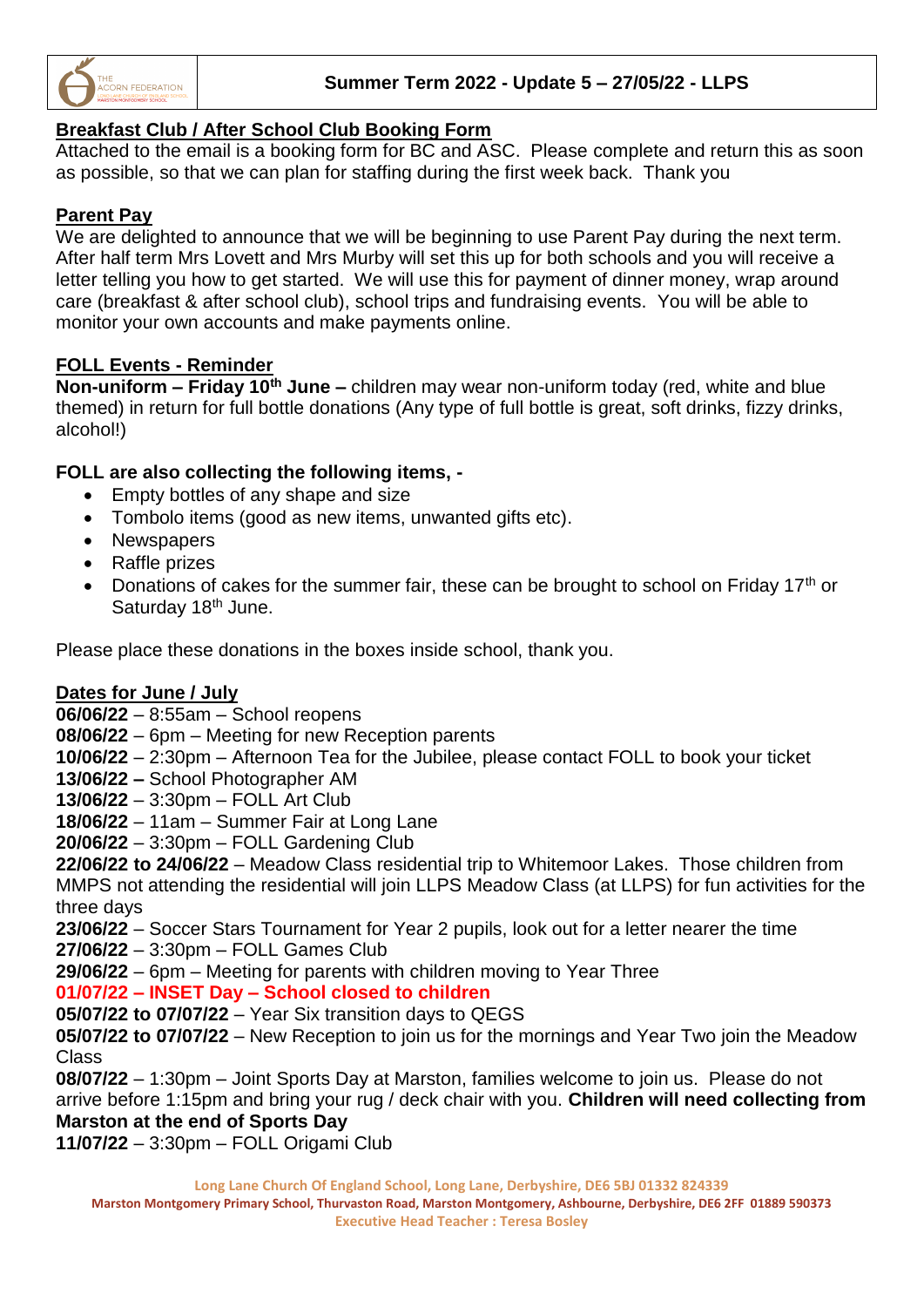

### **Summer Term 2022 - Update 5 – 27/05/22 - LLPS**

**14/07/22** – 1:30pm – RESERVE Joint Sports Day at Marston, families welcome to join us. Please do not arrive before 1:15pm and bring your rug / deck chair with you. **15/07/22** – End of year reports go home **15/07/22** – FOLL End of Term Party at Dalbury Lees Village Hall **22/07/22** – 9:15am – Leavers and Celebration assembly, families welcome to join us. Please do not arrive until 1:15pm. **22/07/22** – Last day of school before the summer holidays

#### **Dates for September**

**01/09/22 and 02/09/22** – INSET Days – School closed to children **05/09/22** – 8:55am – School reopens for children

## **Next Week at Long Lane**

**Monday 6 th June** Mrs Bosley at LLPS

#### **Tuesday 7 th June**

Mrs Bosley at LLPS PM – Meadow Class Swimming, **children to wear PE kit to school and bring swimming kit to change into**

#### **Wednesday 8 th June**

Mrs Bosley at LLPS PM – Forest School for Garden Class – Please send the children to school with their kit to change into 6pm – New Reception Parent Meeting

#### **Thursday 9 th June**

Mrs Bosley at MMPS / LLPS

#### **Friday 10th June**

Mrs Bosley at MMPS 2:30pm – Afternoon Tea for the Queen's Jubilee 2:30pm – Little Monkeys are welcome to join us for afternoon tea

Have a lovely weekend Teresa Bosley